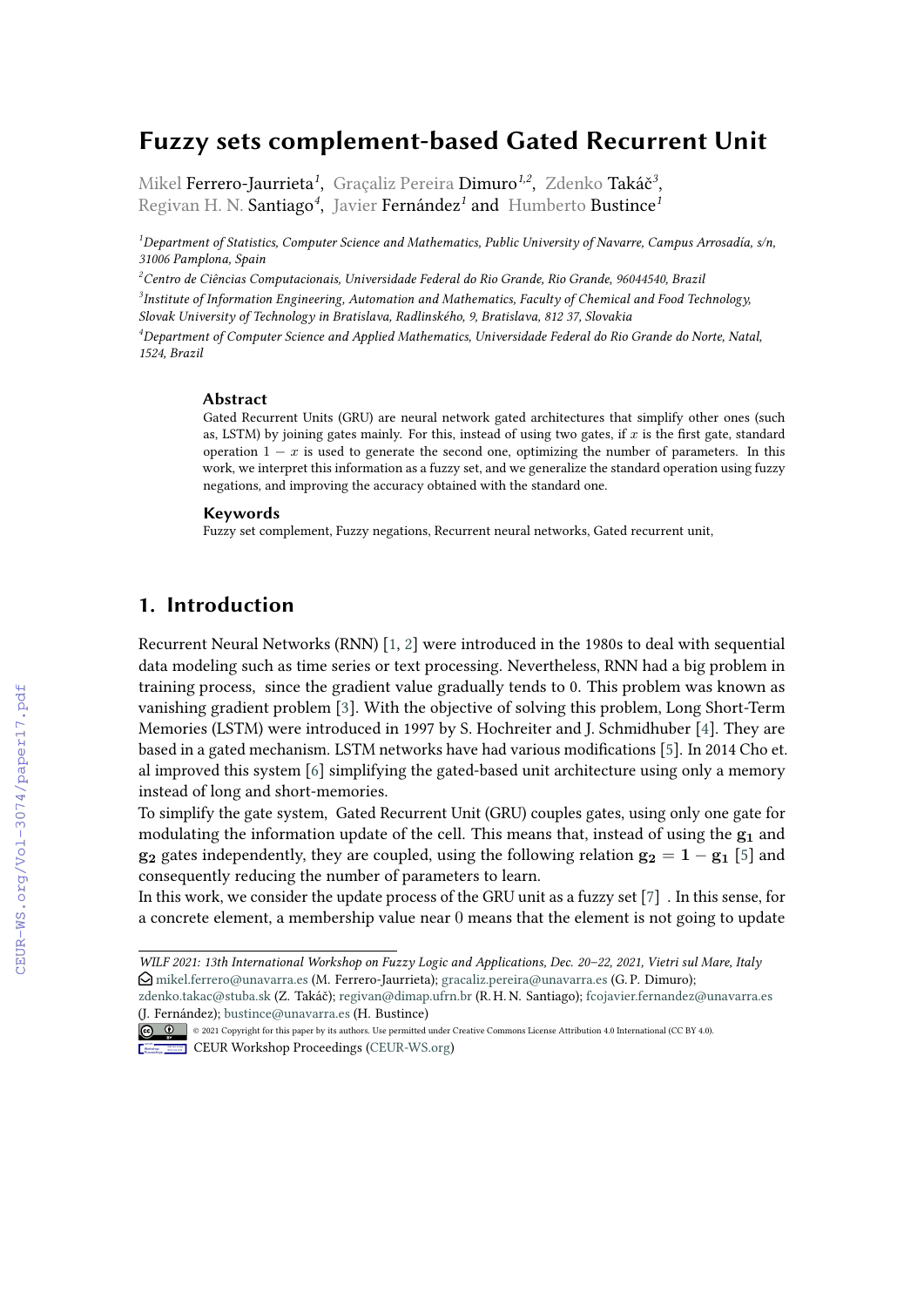and a value near 1 means that is going to update almost fully. Therefore, the  $1 - x$  operation can be understood as a negation or the complement of the fuzzy set in question. In this way, we generalize the expression  $1 - x$  of the GRU equations by using fuzzy negations [\[8,](#page-8-0) [9,](#page-8-1) [10\]](#page-8-2), and generating the complementary fuzzy set from these negations. Experimentally different fuzzy negations are considered, where both fixed expressions and values that are learned by the Gated Recurrent Unit itself are used. We test our results with a text classification dataset, and we show that our approach using different expressions [\[8\]](#page-8-0) improves the performance of the GRU. The structure of this work is as follows. In Section [2](#page-1-0) the fuzzy and GRU preliminaries are reminded. In Section [3](#page-3-0) the GRU architecture modification is explained. In Section [4](#page-4-0) the experimental framework and results are presented. Finally, some conclusions and future research are described in Section [5.](#page-6-0)

### <span id="page-1-0"></span>**2. Preliminaries**

In the present section we present the definitions and constructions of fuzzy negations and we also explain the main concepts about the GRU.

### **2.1. Fuzzy sets complementarity and fuzzy negations**

From now on, we denote by  $X$  a non-empty and finite universe.

**Definition 2.1.** [\[7\]](#page-8-3) A fuzzy set A on X is given by  $A = \{(x_i, A(x_i)) | x_i \in X\}$  where, by abuse *of notation* A denotes a map  $A: X \to [0, 1]$ . The value  $A(x_i)$  is referred to as membership degree *of the element*  $x_i \in X$  *to the fuzzy set*  $A$ *.* 

**Definition 2.2.** [\[11\]](#page-8-4) A function  $N : [0,1] \rightarrow [0,1]$  is called a fuzzy negation if (N1)  $N(0) = 1$ *and*  $N(1) = 0$  *and* (N2) is decreasing: if  $x \le y$  then  $N(x) \ge N(y)$  for all  $x, y \in [0, 1]$ *.* 

**Definition 2.3.** *[\[11\]](#page-8-4) A fuzzy negation N is called strict if (N3) is continuous and (N4) is strictly decreasing, i.e.*  $N(x) < N(y)$  when  $y < x$  for all  $x, y \in [0, 1]$ .

<span id="page-1-2"></span>**Definition 2.4.** [\[11\]](#page-8-4) A fuzzy negation N is called strong if it is an involution, i.e., (N5)  $N(N(x)) =$ *x* for all  $x \in [0, 1]$ *.* 

Strong fuzzy negations are also strict fuzzy negations.

- **Example 2.5.** (i) *The standard strong fuzzy negation is defined as*  $N_Z(x) = 1 x$  *known as the standard or Zadeh's Negation.*
- (ii) *[\[11\]](#page-8-4) Another examples of fuzzy negations are shown on Table [1](#page-2-0) and represented on Figure [2.2.](#page-3-1)*

**Definition 2.6.** [\[8\]](#page-8-0) A function  $\varphi : [0, 1] \to [0, 1]$  is an automorphism on the interval  $[0, 1]$  if it *is continuous, strictrly increasing and satisfies the boundary conditions*  $\varphi(0) = 0$  *and*  $\varphi(1) = 1$ *.* 

<span id="page-1-1"></span>**Theorem 2.7.** *[\[10\]](#page-8-2) A* function  $N : [0, 1] \rightarrow [0, 1]$  *is a strong negation if and only if there exists an automorphism*  $\varphi : [0, 1] \to [0, 1]$  *such that:*  $N(x) = \varphi^{-1}(1 - \varphi(x))$ *.*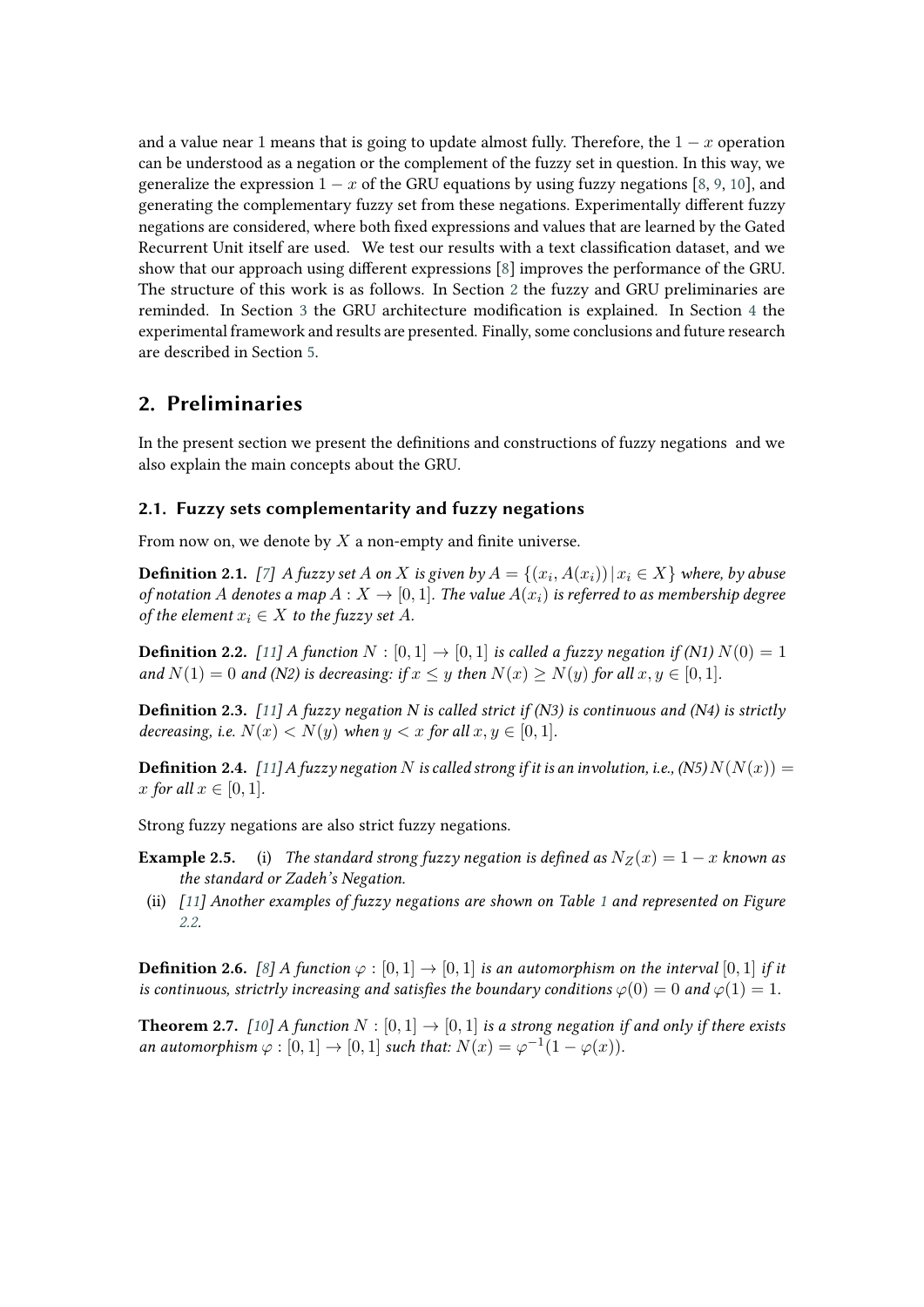<span id="page-2-0"></span>**Table 1** Fuzzy negation examples and their properties

| Name         | Negation function                                                 | Properties           |
|--------------|-------------------------------------------------------------------|----------------------|
|              | $N_K(x) = 1 - x^2$                                                | (N1) - (N4). Strict. |
|              | $N_R(x) = 1 - \sqrt{x}$                                           | (N1) - (N4). Strict. |
| Sugeno class | $N^{\lambda}(x) = \frac{1-x}{1+\lambda x}, \lambda > -1$          | (N1) - (N5). Strong. |
| Yager class  | $N^{(\omega)}(x) = (1-x^{\omega})^{\frac{1}{\omega}}, \omega > 0$ | (N1) - (N5). Strong. |



**Figure 1:** Graphical representation of different negations examples

The fuzzy negations constructed this way (Theorem [2.7\)](#page-1-1) are called  $\varphi$ -transforms of standard negations.

**Example 2.8.** (i) If we use  $\varphi(x) = x^{\omega}$  as automorphism (Theorem [2.7\)](#page-1-1), we obtain Yager class *of negations (Table [1\)](#page-2-0).*

(ii) If we use  $\varphi(x) = x^2$  ( $\varphi(x) = \sqrt{x}$ ) as automorphism (Theorem [2.7\)](#page-1-1), we obtain concrete *examples of Yager class of negations*  $N^{(2)}(x) = \sqrt{1-x^2} (N^{(\frac{1}{2})}(x) = (1-\sqrt{x})^2)$ , which *is the same by evaluating Yager expression for*  $\omega = 2$  *and*  $\omega = \frac{1}{2}$  $\frac{1}{2}$ , respectively.

**Definition 2.9.** *The complement of a fuzzy set*  $A$  *on*  $X$  *with respect to a fuzzy negation*  $N$  *is the*  $fuzzy set A_N : X \to [0,1]$  *defined as*  $A_N = \{(x_i, N(A(x_i))) | x_i \in X\}$ 

#### **2.2. Gated Recurrent Unit (GRU)**

In this subsection we explain the operation of the GRU [\[6\]](#page-7-0). Let  $k$  be the number of input sequence  $(x)$ , *n* the hidden size of the unit (h) and *T* the number of timesteps. The input weight matrices are  $\mathbf{W}_{zx}, \mathbf{W}_{rx}, \mathbf{W}_{hx}, \in \mathbb{R}^{n \times k}$ , the recurrent weight matrices are  $\mathbf{W}_{zh}, \mathbf{W}_{rh}, \mathbf{W}_{hh} \in \mathbb{R}^{n \times n}$ and the bias weight vectors are  $\mathbf{b}_z, \mathbf{b}_r, \mathbf{b}_h \in \mathbb{R}^n$ . The operations description for each timestep  $t \in \{1, \ldots, T\}$  is the following.

The input values  $\mathbf{x}^{(t)} \in \mathbb{R}^k$  and  $\mathbf{h}^{(t-1)} \in \mathbb{R}^n$  $\mathbf{h}^{(t-1)} \in \mathbb{R}^n$  $\mathbf{h}^{(t-1)} \in \mathbb{R}^n$  enter to the update (Eq. 1) and reset (Eq. [2\)](#page-3-3) gates. In each of them, the value of  $\mathbf{x}^{(t)}$  is multiplied by each of the input weight matrices ( $\mathbf{W}_{zx}$ ,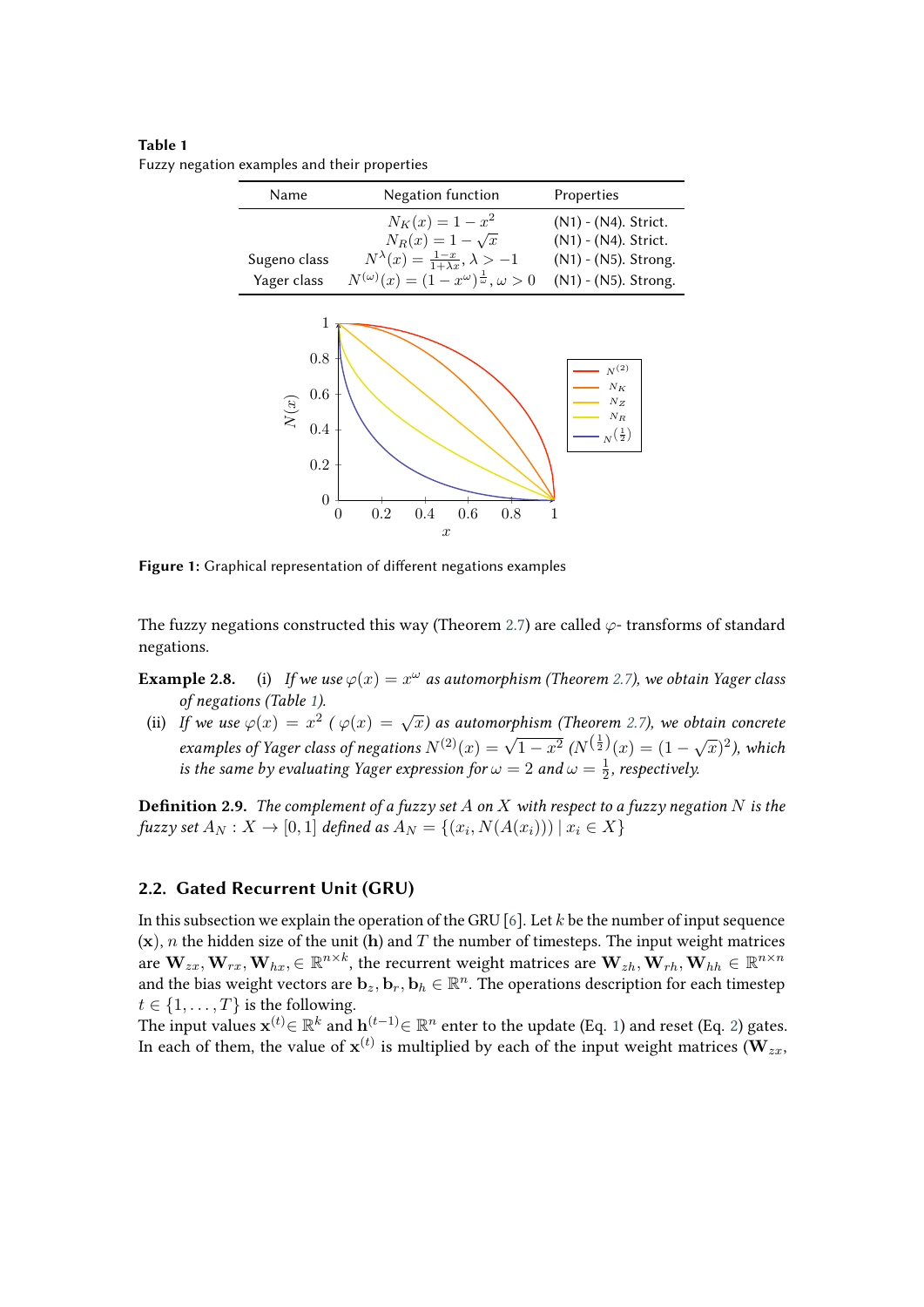

**Figure 2:** Graphical representation of GRU

 $\mathbf{W}_{rx}$ ). The same occurs with the values of  $\mathbf{h}^{(t-1)}$  and the recurrent weight matrices ( $\mathbf{W}_{zh}$ ,  $W_{rh}$ ). The *n*-dimensional vectors obtained from these multiplications are fused summing with the corresponding bias  $\mathbf{b}_z$ ,  $\mathbf{b}_r$ . As activation function non-linear sigmoid logistic function is used coordenate-wise  $(\sigma:\mathbb{R}\to[0,1]$  where  $\sigma(x)=\frac{1}{1+e^{-x}}$ ). Update vector  $(\mathbf{z}^{(t)})$  represents the selection about which part of the current state should be removed and which part should be retained. Reset vector  $(\mathbf{r}^{(t)})$  represents a weighting about which part of the previous step state is going to use in the calculation of the candidate activation.

<span id="page-3-2"></span>
$$
\mathbf{z}^{(t)} = \sigma(\mathbf{W}_{zx}\mathbf{x}^{(t)} + \mathbf{W}_{zh}\mathbf{h}^{(t-1)} + \mathbf{b}_z)
$$
 (update gate) (1)

<span id="page-3-3"></span>
$$
\mathbf{r}^{(t)} = \sigma(\mathbf{W}_{rx}\mathbf{x}^{(t)} + \mathbf{W}_{rh}\mathbf{h}^{(t-1)} + \mathbf{b}_r)
$$
 (reset gate) (2)

For the calculation of the candidate activation (Eq. [3\)](#page-3-4), input value  $\mathbf{x}^{(t)}$  is multiplied by  $\mathbf{W}_{hx}$ matrix. Input value  $\mathbf{h}^{(t-1)}$  is weighted with  $\mathbf{r}^{(t)}$  by multiplying element-wise and the resultant vector is multiplied by  $W_{hh}$  matrix. As well as in the previous step, both *n*-dimensional structures are summed with  $\mathbf{b}_h$ . As activation function of the candidate activation the hyperbolic tangent tanh :  $\mathbb{R} \rightarrow [-1, 1]$  is used coordenate-wise.

<span id="page-3-4"></span>
$$
\tilde{\mathbf{h}}^{(t)} = \tanh(\mathbf{W}_{hx}\mathbf{x}^{(t)} + \mathbf{W}_{ch}(\mathbf{r}^{(t)} \circ \mathbf{h}^{(t-1)}) + \mathbf{b}_h)
$$
 (candidate activation) (3)

The previous timestep unit vector  $(\mathbf{h}^{(t-1)})$  and the candidate activation  $(\tilde{\mathbf{h}}^{(t)})$  are combined in this step. The Hadamard or element-wise product (∘) is calculated between the values of the update gate ( $\mathbf{z}^{(t)}$ ) and the complement of the update gate respect 1  $(\mathbf{1} - \mathbf{z}^{(t)})$  respectively (Eq. [4\)](#page-3-1). Both values are added obtaining the current timestep value of the unit output vector,  $\mathbf{h}^{(t)}$ . The equations that describe the explained process are the following

<span id="page-3-1"></span>
$$
\mathbf{h}^{(t)} = (\mathbf{1} - \mathbf{z}^{(t)}) \circ \mathbf{h}^{(t-1)} + \mathbf{z}^{(t)} \circ \tilde{\mathbf{h}}^{(t)} \qquad \text{(output)} \tag{4}
$$

## <span id="page-3-0"></span>**3. GRU modification using fuzzy negations**

Let  $n$  be the hidden size of the GRU (Section [2\)](#page-1-0). In the GRU learning process,  $\mathbf{z}^{(t)}$  vector represents the part of the current state is going to be retained and  $\mathbf{1} - \mathbf{z}^{(t)}$  represents the part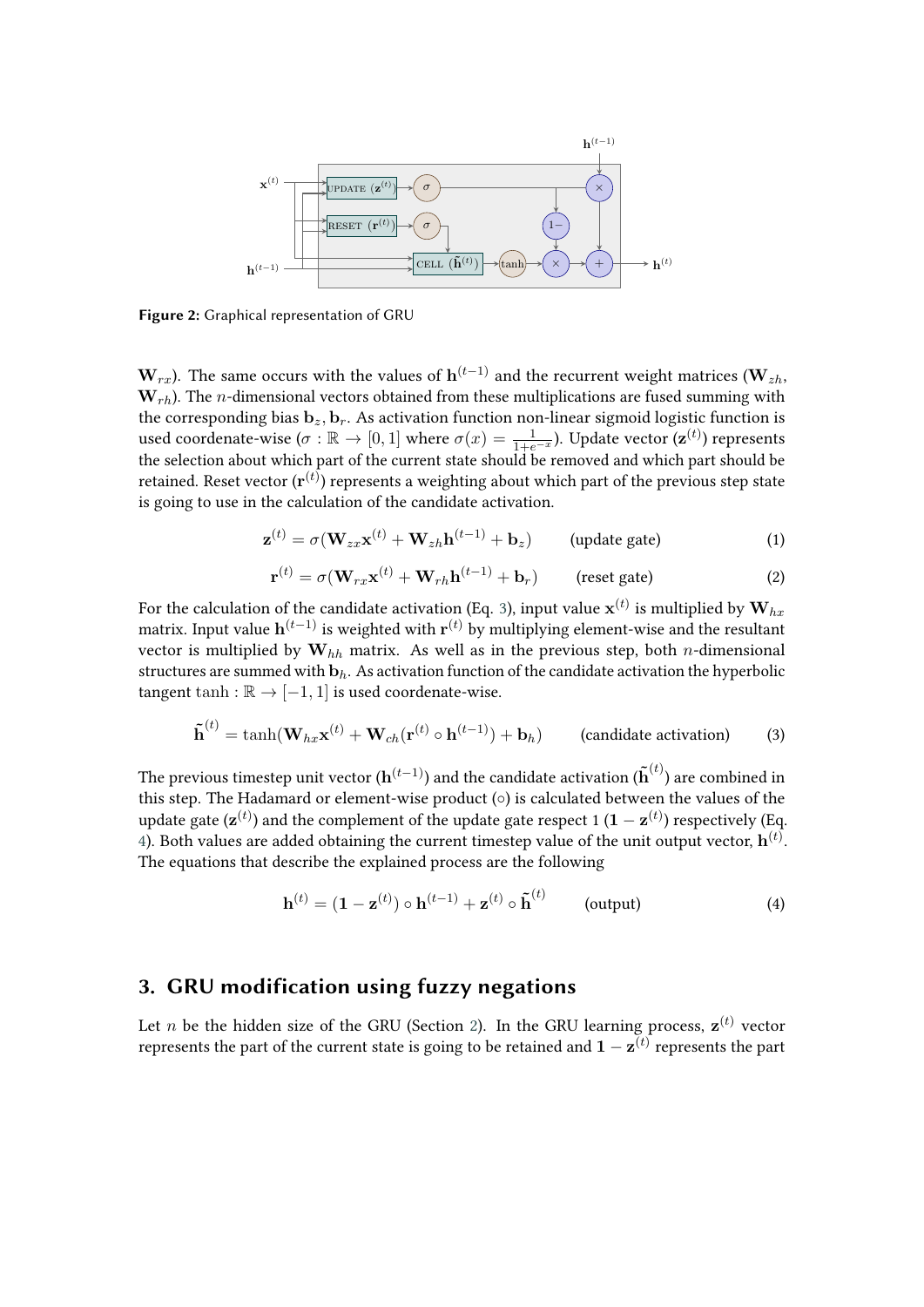of the previous time step memory is forgotten. In this work, we generalize the second one, because the operation does not have the necessity to be a  $n$ -dimensional convex combination. Being  $\mathbf{z}^{(t)} = (z_1^{(t)})$  $\mathbf{z}_1^{(t)},\ldots,\mathbf{z}_n^{(t)})$  the update vector of the GRU, and having the non-empty finite universe  $X = (x_1, \ldots, x_n)$  we can interpret  $\mathbf{z}^{(t)}$  as a fuzzy set  $Z$  on  $X$ , where each vector element  $z_i^{(t)}$  $\hat{z}_i^{(t)}$  is the membership of an  $x_i$  element, hence,  $Z(x_i) = z_i^{(t)}$  $f_i^{(i)}$  for all  $i \in \{1, \ldots, n\}$ having the following fuzzy set:

$$
Z = \{(x_i, Z(x_i)) \mid x_i \in X\}
$$

If the membership of a element  $x_i \in X$  to the fuzzy set is 0, this element is not updating  $(\mathbf{h}^{(t)}=\mathbf{h}^{(t-1)})$ , whereas if the membership is 1, is going to have a full update  $(\mathbf{h}^{(t)}=\tilde{\mathbf{h}^{(t)}})$ . Between 0 and 1 the membership and consequently the update measure is modelled by the fuzzy set  $Z$ , that is, the element updates a part, weighted by his membership to the fuzzy set. We can obtain the complementary set of Z with respect to a fuzzy negation  $N : [0, 1] \rightarrow [0, 1]$ the following way:

$$
Z_N = \{(x_i, N(Z(x_i))) \mid x_i \in X\} = \{(x_i, Z_N(x_i)) \mid x_i \in X\}
$$

Here, we usually consider the standard negation  $N_Z$  to calculate the complement, although we also use different expressions (Table [1](#page-2-0) and Figure [2.2\)](#page-3-1). As in the case of the construction of  $Z$ , we can obtain a vector from  $Z_N$  as follows:

$$
z_i^{(t)N} = Z_N(x_i) \text{ for all } i \in \{1, \dots, n\}
$$

obtaining  $\mathbf{z}^{(t)N} = (z_1^{(t)N})$  $\mathbf{1}_{1}^{(t)N}, \ldots, \mathbf{2}_{n}^{(t)N})$  This way, we modify the GRU Equation [4](#page-3-1) replacing  $1-\mathbf{z}^{(t)}$  by the vector generated from the fuzzy complementarity with respect to fuzzy negations (Equation [5\)](#page-4-1):

<span id="page-4-1"></span>
$$
\mathbf{h}^{(t)} = \mathbf{z}^{(t)N} \circ \mathbf{h}^{(t-1)} + \mathbf{z}^{(t)} \circ \tilde{\mathbf{h}}^{(t)}
$$
(5)

### <span id="page-4-0"></span>**4. Experimental study**

In the present section, on one hand we explain the used framework (the dataset, the used neural network architecture, ) and on the other hand we present the obtained results.

### **4.1. Experimental framework**

#### **4.1.1. Dataset**

As the Gated Recurrent Unit improves other recurrent models in reduced datasets we have selected a small one. The dataset we use is *Text REtrieval Conference (TREC)* [\[12\]](#page-8-5), which is a dataset for question classification. It contains 5500 questions in the training test and another 500 in the test one. The dataset is distributed in 6 classes.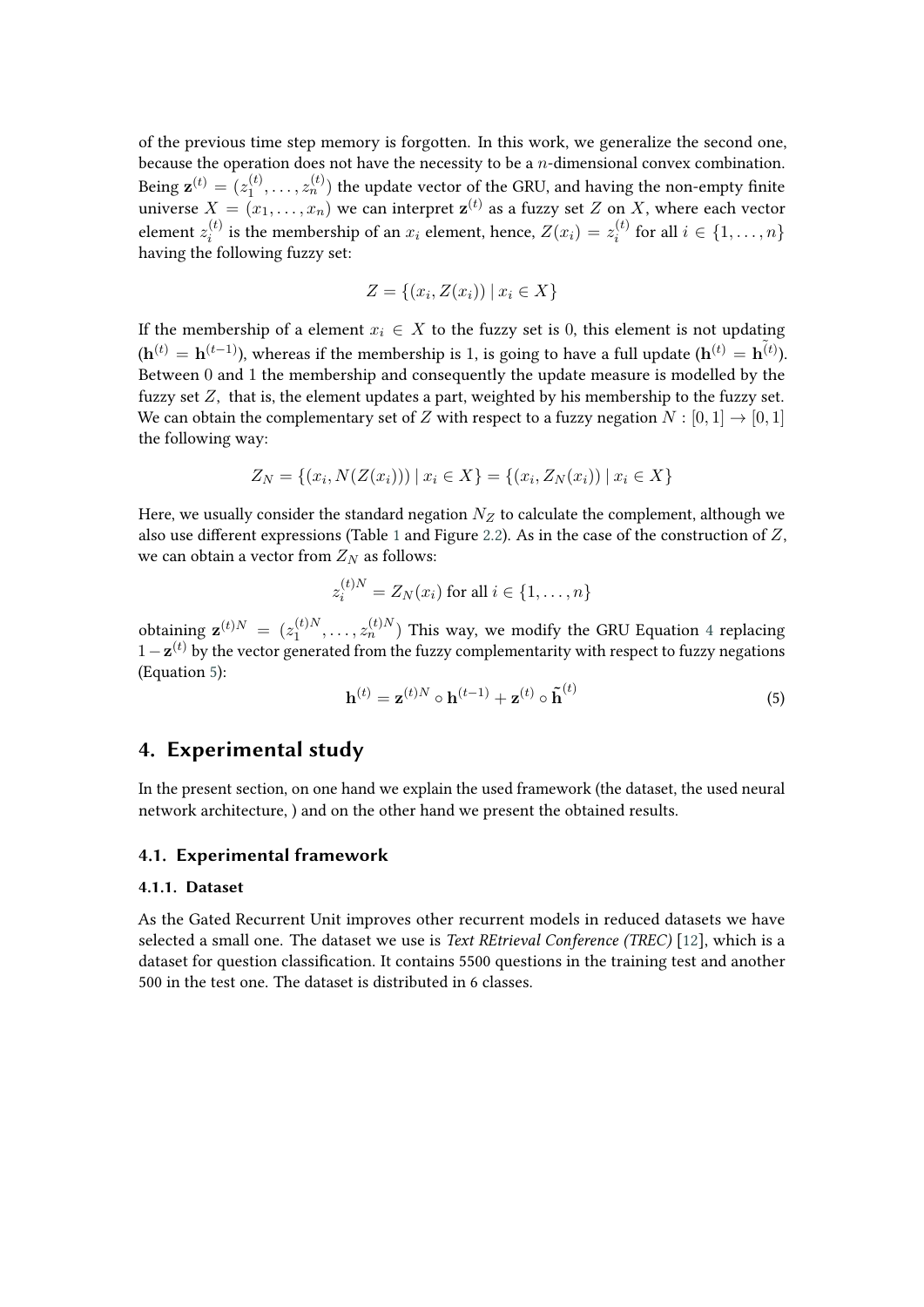

**Figure 3:** Graphical representation of the used double stacked GRU architecture

### <span id="page-5-0"></span>**4.1.2. Architecture**

The used architecture (Figure [4.1.2\)](#page-5-0) is separated in four layers:

- *Embedding layer.* It consists in an algorithm designed to reduce the input dimensionality into a fixed one (in this case, 50) encoding the input words by means of vectors. Words with close representations have a greater relation.
- *Double stacked GRU layers.* Two Gated Recurrent Units with a hidden size of 64 each one.
- *Linear fully connected layer.* The second GRU is fully connected like a multilayer perceptron with a 6-node layer, which is a 6-dimensional probability vector. We classify as member of the class the vector position value that corresponds with the maximum.

### **4.1.3. Training hyperparameters**

In this experiment, for each negation function, 10 independent runs of 30 epoch each are performed. The used optimization algorithm is Adam [\[13\]](#page-8-6) and its fixed learning rate,  $\gamma =$  $1 \times 10^{-3}$ . The selected loss function is the Cross Entropy Loss.

### **4.1.4. Metrics**

Once the architecture has been presented, we will go on to explain the metrics we will use to evaluate the experimental results. For each experiment  $i$ , the metric to be used is the accuracy on test set  $(acc)$ , calculated as follows:

$$
acc_i = \frac{\text{Number of correct predictions}}{\text{Total number of test dataset}}\tag{6}
$$

for  $1 \leq i \leq 10$  (number of experiments). For the evaluation of the experiments for each negation function, mean (Eq. [7\)](#page-5-1) and standard deviation (Eq. [8\)](#page-5-2) of accuracies of 10 experiments are calculated as follows:

<span id="page-5-1"></span>
$$
\mu_{acc} = \frac{1}{10} \sum_{i=1}^{10} acc_i \tag{7}
$$

<span id="page-5-2"></span>
$$
s_{acc} = \sqrt{\frac{1}{9} \sum_{i=1}^{10} (acc_i - \mu_{acc})^2}
$$
 (8)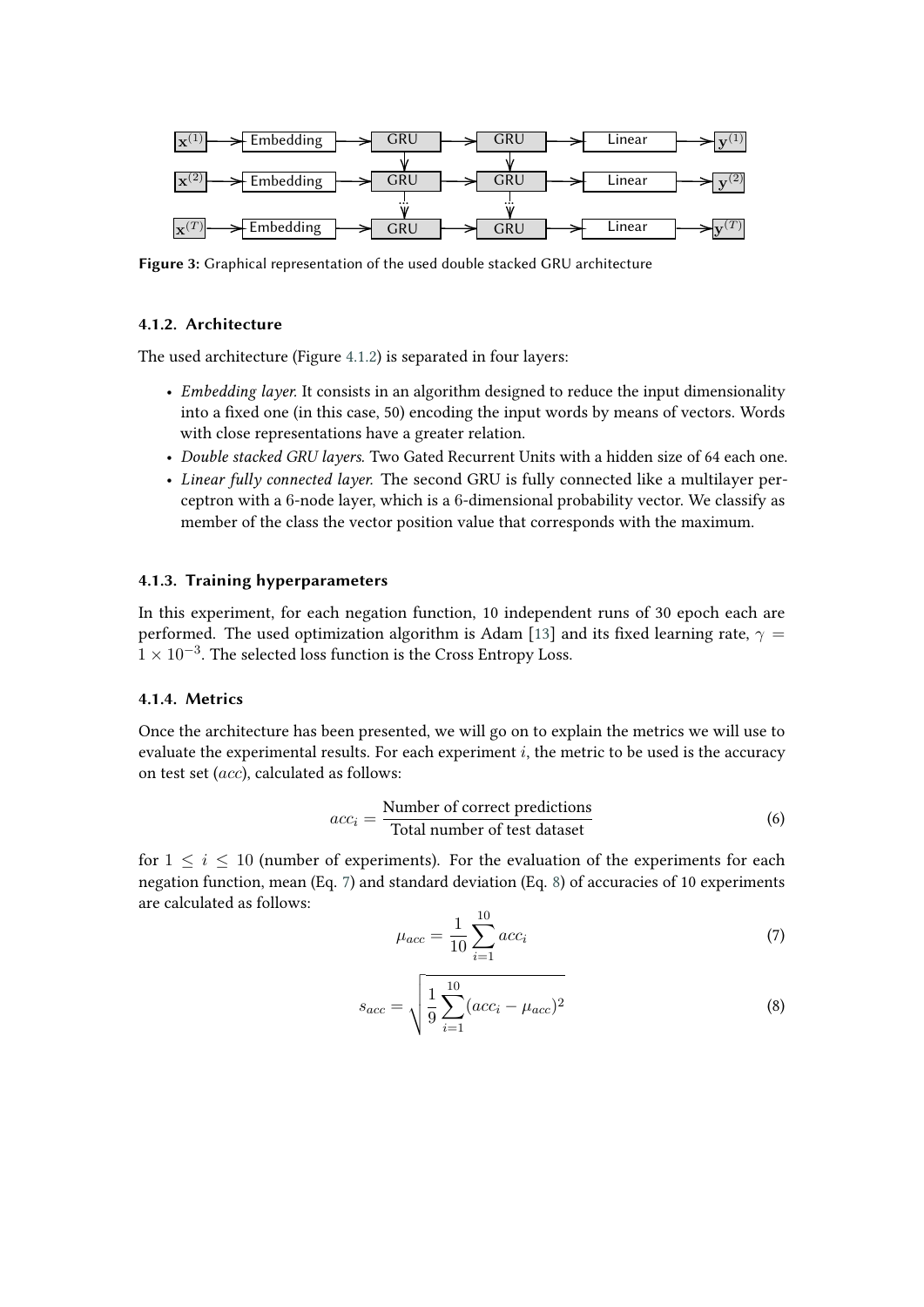### **4.2. Experimental results**

The results are presented in Table [2.](#page-7-1) The table is divided in two parts, regarding to the used negations: in the first part negations with fixed values are used and in the second part values are learned by the GRU. For each fuzzy negation expression, 10 independent runs have been executed and after the mean accuracy (Eq. [7\)](#page-5-1) and its standard deviation (Eq. [8\)](#page-5-2) are measured (Table [2\)](#page-7-1).

According to the first part of the table, we can see that the best accuracy value is obtained when the expression of the circular negation  $N^{(2)}(x) = \sqrt{1-x^2}$  is used, gaining 1.68 points of average accuracy with respect to the standard negation. Also better results than  $N_Z$  are obtained with  $N_K(x) = 1 - x^2$ . Taking account the first part of the table, we can resume that the best results are obtained when we use a fuzzy negation N fulfilling  $N(x) > 1 - x$  for all  $x \in (0, 1)$  (Table [2.2\)](#page-3-1).

Regarding to the second part of the table, we have used the Sugeno class and the Yager class fuzzy negation expressions, each one depending by the parameters  $\lambda \in (-1, \infty)$  and  $\omega \in (0, \infty)$ respectively. These parameters are learnt by the recurrent neural network. As we can see in Table [2,](#page-7-1) both learnt expressions improve the ones selected by a fixed number. Concretely, the difference between the means of accuracy of the standard negation and the best learnt expressions is of 2.93 percentage points. This difference reflects the improvement in the use of other expressions and specifically those learned by the neural network itself. Regarding the average values learned by the network, for the Yager expression we obtain  $\omega = 1.417$  for the first GRU and  $\omega = 1.508$  for the second one. The standard deviation for each one is 0.016 and 0.028, respectively. For the Sugeno expression, we obtain  $\lambda = -0.265$  and  $\lambda = -0.384$ , with the standard deviations 0.014 and 0.023, respectively. In both cases the standard deviations show that for the 10 independent runs, the obtained values have had very small differences. These learned numbers also show that better results are obtained when we use a fuzzy negation N such that  $N(x) > 1 - x$  for all  $x \in (0, 1)$ . Regarding to a overall conclusion about the properties, we can also remark that the best 3 results are obtained using strong negations (Definition [2.4\)](#page-1-2).

### <span id="page-6-0"></span>**5. Conclusion**

In this work we have interpreted as a fuzzy set a part of a GRU architecture and we have proposed the use of different negations to perform it. We have observed that better results are obtained using fuzzy negations N for which  $N(x) > N_Z(x)$  for all  $x \in (0, 1)$ .

Regarding future lines of research, in the theoretical aspect our intention is to continue investigating about new ways to generalize and interpret recurrent neural networks operators, such as using  $n$ -dimensional fuzzy sets or extending the concept of fuzzy negation. On the applied side, future lines go on modifying other architectures, as well as using these architectures to other specific problems, such as language modelling.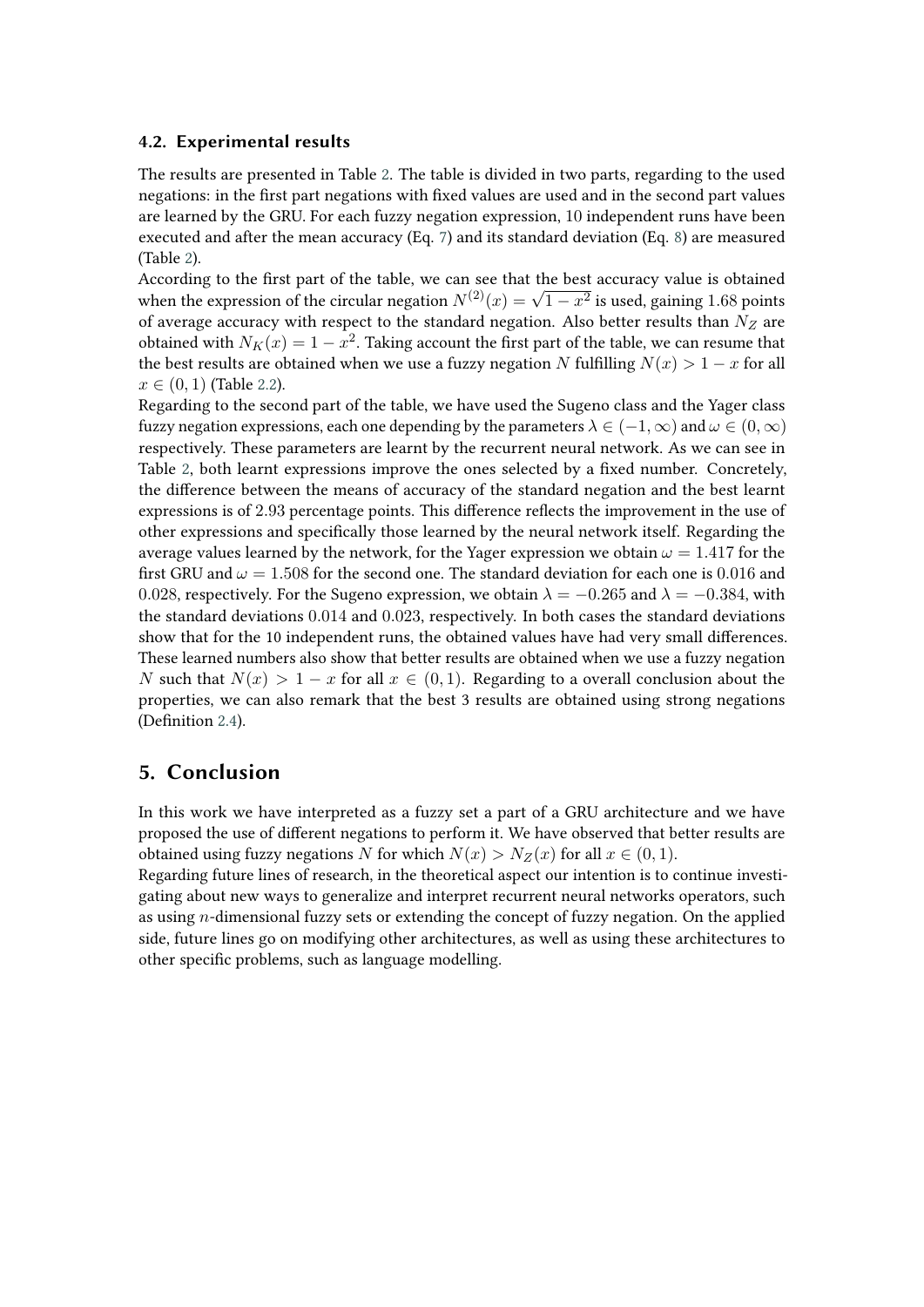| Name of Fuzzy Negation                                  | Accuracy ( $\mu_{acc} \pm s_{acc}$ ) |  |
|---------------------------------------------------------|--------------------------------------|--|
| $N_Z$                                                   | $80.64 \pm 3.12$                     |  |
| $N_K$                                                   | $81.70 \pm 1.73$                     |  |
| $N_R$                                                   | $80.82 \pm 1.26$                     |  |
| $N^{(2)}$                                               | $\textbf{82.32}\pm1.73$              |  |
| $N^{\left(\frac{1}{2}\right)}$                          | $73.74 \pm 5.11$                     |  |
| Best Sugeno class                                       | $83.28 \pm 1.57$                     |  |
| Best Yager class<br>85<br>80<br>$\circ$<br>75<br>$70 -$ | $83.57 \pm 1.05$                     |  |
| 65                                                      | $N^{\wedge}(2)$                      |  |
| N Z                                                     | $N^{(1/2)}$                          |  |
| N K                                                     | Yager                                |  |
| N R                                                     | Sugeno                               |  |

<span id="page-7-1"></span>**Table 2** Mean Accuracy and standard deviation using different fuzzy negations

## **Acknowledgments**

Grant PID2019-108392GB-I00 funded by MCIN/AEI/10.13039/501100011033 and by Tracasa Instrumental and the Immigration Policy and Justice Department of the Government of Navarre.

## **References**

- [1] D. Rumelhart, G. E. Hinton, R. J. Williams, Learning representations by back-propagating errors, Nature 323 (1986) 533–536.
- [2] A. Graves, Supervised Sequence Labelling with Recurrent Neural Networks, Studies in computational intelligence, Springer, Berlin, 2012. URL: [https://cds.cern.ch/record/1503877.](https://cds.cern.ch/record/1503877) doi:[10.1007/978-3-642-24797-2](http://dx.doi.org/10.1007/978-3-642-24797-2).
- [3] S. Hochreiter, Y. Bengio, P. Frasconi, J. Schmidhuber, Gradient flow in recurrent nets: the difficulty of learning long-term dependencies, in: S. C. Kremer, J. F. Kolen (Eds.), A Field Guide to Dynamical Recurrent Neural Networks, IEEE Press, 2001.
- [4] S. Hochreiter, J. Schmidhuber, Long short-term memory, Neural computation 9 (1997) 1735–1780.
- [5] J. van der Westhuizen, J. Lasenby, The unreasonable effectiveness of the forget gate, CoRR abs/1804.04849 (2018). URL: [http://arxiv.org/abs/1804.04849.](http://arxiv.org/abs/1804.04849) [arXiv:1804.04849](http://arxiv.org/abs/1804.04849).
- <span id="page-7-0"></span>[6] K. Cho, B. V. Merrienboer, C. Gulcehre, D. Bahdanau, F. Bougares, H. Schwenk, Y. Ben-